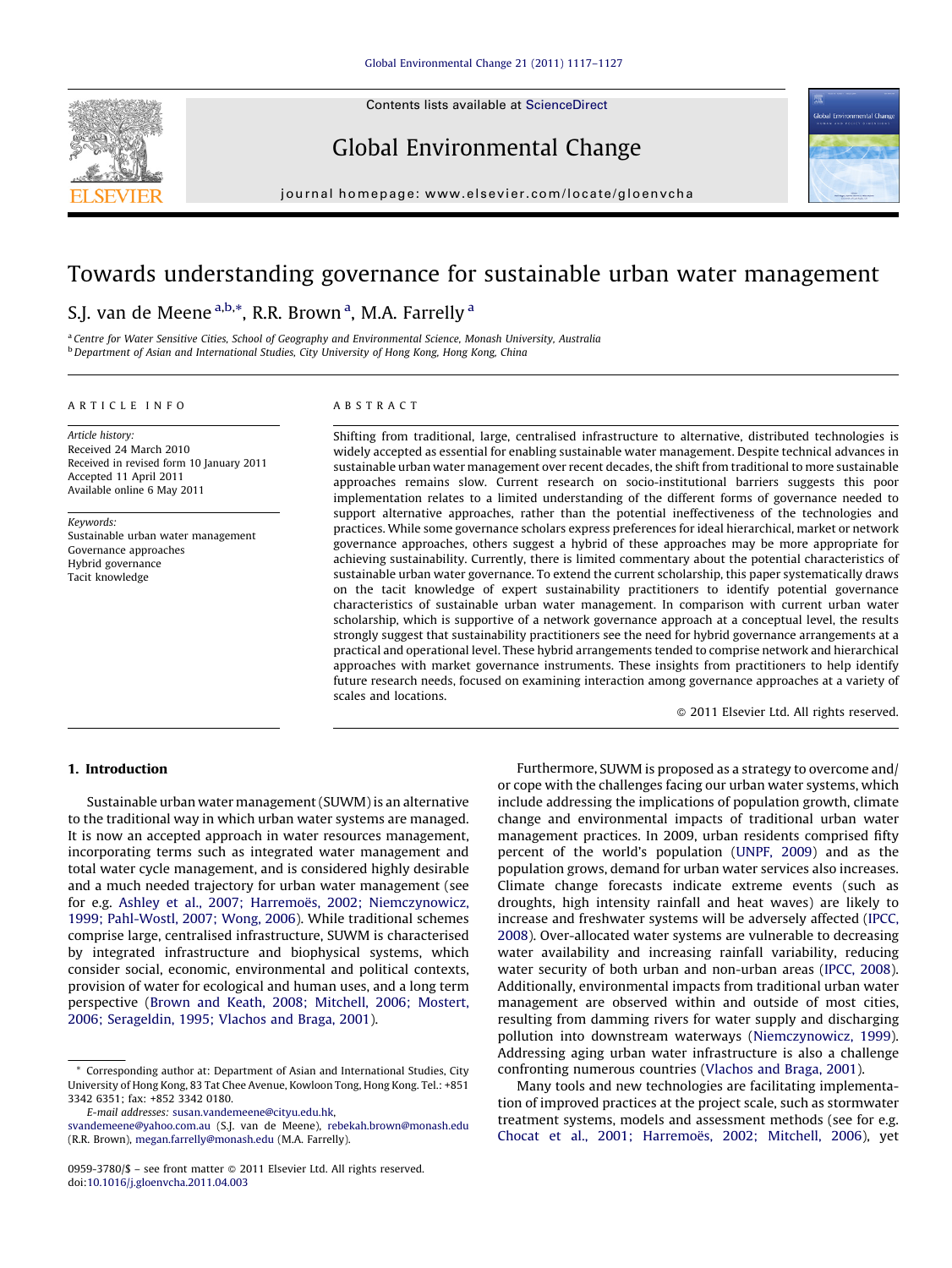<span id="page-1-0"></span>widespread SUWM remains unrealised. Scholars have identified numerous systemic and interrelated socio-institutional barriers impeding SUWM implementation ([Farrelly](#page-9-0) and Brown, 2011; Harremoës, 2002; Mitchell, 2006). Barriers include, among others, institutional fragmentation, poor political leadership, unproductive intergovernmental relations, limited long-term strategic planning, and inadequate community participation (see for e.g. Brown, 2005; Brown and Farrelly, 2009; Hatton [MacDonald](#page-9-0) and Dyack, 2004; [Niemczynowicz,](#page-9-0) 1999; Vlachos and Braga, 2001).

Based on these systemic and inter-related barriers [\(Brown](#page-9-0) and [Farrelly,](#page-9-0) 2009), it can be surmised that there is a lack of insight into governance approaches required to support SUWM practices. Urban water governance, discussed further in Section 2, has generally shifted from the historical, hierarchical governance approach towards a market governance approach over the last century ([Bakker,](#page-9-0) 2002), yet the fundamental functioning of urban water systems has remained essentially unchanged and unchallenged, with some efficiency improvements observed. Governance arrangements for addressing the systemic and interrelated challenges facing urban water management are not readily apparent beyond the explication of regime attributes and approaches which are suggestive of network governance (see for e.g. Brown et al., 2009; [Pahl-Wostl,](#page-9-0) 2007, 2008; van de Meene and [Brown,](#page-9-0) 2009). Therefore, there is a need for further scholarly guidance on what governance for SUWM might entail.

This paper empirically examines the governance needs of SUWM, using the Australian water sector and the significant challenges it faces as a rich source of insight. Derived from extensive qualitative research drawing on the accounts of expert urban water sustainability practitioners, the paper tests the current governance approaches considered suitable for sustainable natural resource management. The paper extends current scholarship by revealing attributes of a hybrid governance approach for SUWM, challenging the traditional separation of ideal hierarchical, market and network governance approaches. The following section discusses current governance scholarship in relation to the urban water sector. The exploratory research design and methods are then described, including the analytical framework for exploring governance attributes. The likely SUWM governance attributes identified from practitioners are described in Section [4](#page-3-0) and their implications for current understandings of urban water governance discussed in Section [5.](#page-7-0) Finally key questions and challenges arising from this research are identified.

#### 2. Governance and sustainable urban water management

Governance describes the management of collective issues, the stakeholders involved and processes used (Kjær, 2004; [Pierre](#page-9-0) and Peters, 2000; [Stoker,](#page-9-0) 1998). Governance studies emphasise interactions among structures and processes, which are important when examining change ([Kjær,](#page-9-0) 2004). The three ideal governance approaches often identified are hierarchical, market and network approaches; these are briefly discussed in reference to urban water management.<sup>1</sup>

Hierarchical governance consists of formal arrangements and representative democratic accountability mechanisms [\(Kjær,](#page-9-0) 2004). This approach characterised early urban water management and was observed in large, centralised public authorities for wastewater, water supply and drainage services ([Vlachos](#page-10-0) and Braga, 2001), with vertical accountability and little stakeholder participation [\(Pahl-](#page-9-0)[Wostl,](#page-9-0) 2007). However, hierarchical governance was criticised by scholars as being inefficient and unresponsive [\(Newman,](#page-9-0) 2001) and not conducive to learning and adaptation [\(Pahl-Wostl,](#page-9-0) 2007). Market governance, essentially applying private sector management principles to the public sector [\(Hood,](#page-9-0) 1991), was promoted as delivering substantially improved efficiency.

Market governance aims to allocate resources efficiently and empower citizens (Pierre and [Peters,](#page-9-0) 2000). This approach became popular during the 1990s and was observed in urban water management through full cost pricing, introduction of competition and privatisation ([Bakker,](#page-9-0) 2002). Market governance was adopted in different ways, for example water authorities in England and Wales were privatised [\(Bakker,](#page-9-0) 2005) and corporatised in Australia ([Colebatch,](#page-9-0) 2006), while in France, the private sector delivered water supply services under contract arrangements with municipalities ([Renzetti](#page-9-0) and Dupont, 2004). While market governance of water has been criticised for both leading to private monopolies (Parker and [Sewell,](#page-9-0) 1988) and restrictive contracts limiting citizen access to previously accessible water resources ([Bakker,](#page-9-0) 2003), recent water reforms demonstrate continued support for market governance [\(Saleth](#page-9-0) and Dinar, 2005). However, market governance has also been criticised for causing institutional fragmentation, thereby decreasing state control over policy implementation and increasing influence of other actors through networks (see for e.g. [Kjær,](#page-9-0) 2004).

Network governance is founded on reciprocity and consensus ([Kjær,](#page-9-0) 2004), and acknowledges public, private and civil actor participation is required for effective public policy development and implementation (Klijn and [Koppenjan,](#page-9-0) 2000). Networks can exhibit self-governing tendencies, which can be resistant to external influences, such as government steering, and pose challenges for accountability ([Kjær,](#page-9-0) 2004). Although an empirical example of a network governance approach has not been formally identified in urban water management, scholars implicitly advocate this approach for SUWM (see [Brown](#page-9-0) et al., 2009; Pahl-[Wostl,](#page-9-0) 2007, 2008). Through extensive common pool resource management research, [Ostrom](#page-9-0) (2010) considers trust, cooperation and decentralised management approaches (elements of network governance) to be key considerations of social-ecological systems. van de [Meene](#page-10-0) and Brown (2009) identified SUWM attributes in greater detail through a meta-analysis of 81 empirical studies on different governance aspects, such as organisational change and community engagement, and drew conclusions about more effective water governance that were aligned with the network governance approach.

Although each governance approach has been promoted as a solution to public policy challenges, some scholars (e.g. Hill [and](#page-9-0) Hupe, 2002; [Meuleman,](#page-9-0) 2008; Pierre and Peters, 2000) argue that the three ideal governance approaches will rarely be observed in reality, but rather mixed or hybrid forms will be detected in practice due to the complexity of real world situations. Indeed, environmental governance scholars (e.g. [Kooiman](#page-9-0) and Jentoft, 2009; Lemos and Agrawal, 2006; [Pahl-Wostl,](#page-9-0) 2009) contend that hybrid governance approaches are likely to deliver more sustainable outcomes. Other scholars such as Hayek [\(1988\)](#page-9-0) and [Williamson](#page-10-0) (1981) identify the complex nature of governance approaches observing the network orientation of some market approaches. However, the challenge to understand governance in practice and develop governance solutions to facilitate SUWM implementation remains.

One approach to understanding urban water governance from a practical perspective is to focus on the city or region scale as this corresponds to the spatial scale of much existing urban water infrastructure [\(Cech,](#page-9-0) 2005). Therefore the people and organisations who manage water in this space and the corresponding policies and legislation, in other words, the urban water regime ([Pahl-Wostl,](#page-9-0) 2007), can be used to conceptualise and examine governance approaches. A recent tool to investigate regimes is [van](#page-10-0) der [Brugge's](#page-10-0) (2009) regime conceptualisation, founded in sociotechnical studies, comprising four elements: actors, processes,

 $1$  Additional information is available from references such as Pierre and [Peters](#page-9-0) [\(2000\),](#page-9-0) Kjær [\(2004\)](#page-9-0), [Rhodes](#page-9-0) (1997), Hood [\(1991\),](#page-9-0) and Klijn and [Koppenjan](#page-9-0) (2000).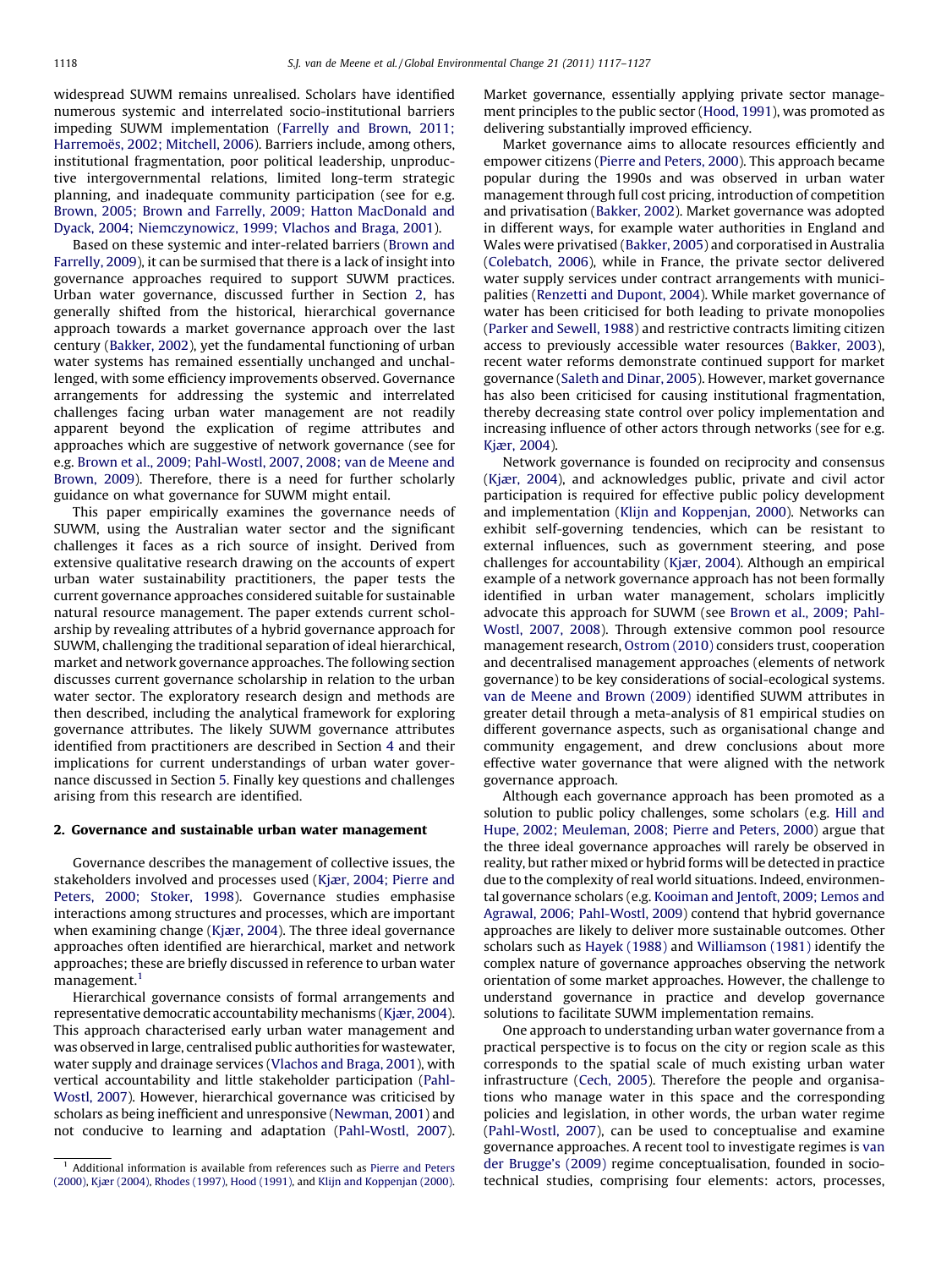structures (including physical systems) and influences. These elements are consistently referred to as significant components of governance ([Kjær,](#page-9-0) 2004) and therefore understanding their characteristics may provide insight into the future SUWM governance needs. This conceptualisation of the urban water regime was used as the analytical framework to identify and explore characteristics of governance.

In van der [Brugge's](#page-10-0) (2009) conceptualisation, actors use processes to modify structures, which in turn influence the strategies or actions available to actors. Some regime characteristics have been proposed in the governance literature: actors from different disciplines will possibly work closely together and a proportion will likely be interdisciplinary (Dovers, 2005; [Harding](#page-9-0) et al., [2009](#page-9-0)); structures would potentially reflect polycentric organisational arrangements which provides resilience to improve the system's response to change ([Huitema](#page-9-0) et al., 2009); and processes will possibly involve greater stakeholder deliberation and participation in decision-making [\(Harding](#page-9-0) et al., 2009). Additionally, scholars strongly identify market governance instruments as able to efficiently deliver improved environmental outcomes (Bakker, 2005; [Castree,](#page-9-0) 2008).

However, there remains a lack of detailed knowledge regarding governance characteristics and approaches for supporting improved urban water management practices. To date, scholarship on SUWM governance has largely been theoretical [\(Brown](#page-9-0) et al., 2009; [Pahl-Wostl,](#page-9-0) 2007, 2008) and developed through conceptual and ideological arguments, rather than through empirical investigation and theory building. This research is based on the proposition that drawing on the tacit knowledge and practical every day experiences of urban water practitioners specialising in sustainability is likely to yield rich insight into the governance needs and subsequent theory development for advancing SUWM.

## 3. Research approach

An inductive research design [\(Blaikie,](#page-9-0) 2000), grounded in qualitative data from expert Australian urban water sustainability practitioners was used to identify potential SUWM governance attributes. A variety of methods can be used with grounded studies ([Glaser,](#page-9-0) 1978), and the case study approach was selected because of the need to understand the influence of context on the responses ([Blaikie,](#page-9-0) 2000). Urban water sustainability practitioners were targeted as they have tacit and experiential knowledge of water governance in practice and insights into what governance attributes are likely to be important and more or less effective for enabling sustainable management and technical alternatives. While SUWM is not mainstream practice, there are a number of sub-regime, alternative SUWM practices such as localised wastewater recycling and stormwater quality management that have begun to mainstream over the past 5–10 years. This background provides sustainability practitioners with an important comparative context to reflect upon. This tacit knowledge is often difficult to access but may be valuable for improving scholarly insight[\(Lienert](#page-9-0) et al., 2006) and moving the current focus beyond the more abstract governance approach debates. Data analysis occurred in two stages: (1) coding interview transcripts (see for e.g. [Kitchin](#page-9-0) and Tate, 2000), and (2) analysing the interview outcomes with reference to the scholarship on ideal governance approaches. The ideal governance approaches were used as a heuristic tool [\(Meuleman,](#page-9-0) 2008) for analysing sustainability practitioner perspectives on what would be the governance ingredients for enabling the effective practice of SUWM.

Practitioners based in the cases of Sydney and Melbourne were selected because they face significant challenges to enable SUWM which are similar to other large urban areas, such as population growth, environmental impacts from traditional urban water approaches and uncertainty due to climate change. Additionally,

the urban water governance arrangements in both cities have followed international trends, evolving from hierarchical and centralised management structures to market governance structures (Bakker, 2002; Brown and Clarke, 2007; [Colebatch,](#page-9-0) 2006; Jane and [Dollery,](#page-9-0) 2006). These features improve the potential for the results of this research to be applied in other contexts.

Interview participants were identified through both formal and informal approaches and nominated through at least two independent sources. The formal involved approaching managing directors, chief executive officers and senior managers from public, private and community stakeholder organisations across the urban water sector (refer Table 1). These executives referred the researchers topotential interviewees within their organisations ('snowball method'). The informal approach involved identifying interviewees through industry and academic (e.g. conference proceedings) publications and levels of participation in professional networks and associations. In total, 127 interviewees were selected. To minimise the chance of disciplinary and/or practice area bias to a particular governance approach (i.e. there may be a preference for hierarchical approaches with regulators), the interviewees were drawn from across all key stakeholder groups within the water management regime (Table 1) representing a mix of disciplinary backgrounds. However, as reflective of the traditional nature of water management, there were net more engineers than any other discipline represented in the total pool of interviewees.

To help structure the interview questions, the institutional capacity assessment framework ([Brown](#page-9-0) et al., 2006) was used and proved easy for interviewees to understand by focusing on the individual, intra-organisational, inter-organisational and the administrative and regulatory governance factors. Reflecting on their experiences of what seems to be more and less effective, interviewees described their perceptions of future governance ingredients for mainstreaming SUWM. Data collection and analysis for Sydney was undertaken prior to Melbourne and when concluded, the data was coded and analysed iteratively until all categories were saturated, suggesting additional data collection would not provide significantly greater insight[\(Strauss](#page-10-0) and Corbin, [1998\)](#page-10-0); the two coded datasets were then combined because of numerous similarities between the cities' data.

The coding process involved two phases, and the first comprised a detailed and inductive analysis of all the interview data using van der [Brugge's](#page-10-0) (2009) regime conceptualisation as a guide. The lead author conducted the initial coding, with the coauthors independently and iteratively peer-reviewing the emerging codes. As further layers of the coding were developed and refined, the three authors reflected both independently and together on the coherence and quality of the coding. The process of developing the codes involved actively seeking alternative sets of codes and coding patterns (i.e. splitting and splicing as described by [Kitchin](#page-9-0) and Tate, 2000) to ensure that the resulting codes were both distinct and comprehensive, and the most robust in terms of

Table 1

Number of interviewees and stakeholder group.

| Stakeholder group                | Number of interviewees |
|----------------------------------|------------------------|
| State government – policy        | 16                     |
| State government - regulator     | 11                     |
| Local government                 | 21                     |
| Water management organisations   | 20                     |
| Land development organisations   | 18                     |
| Consulting organisations         | 15                     |
| Non-government organisations     | 8                      |
| Professional associations        |                        |
| Liaison (bridging) organisations |                        |
| Research institutions            | 4                      |
| Total                            | 127                    |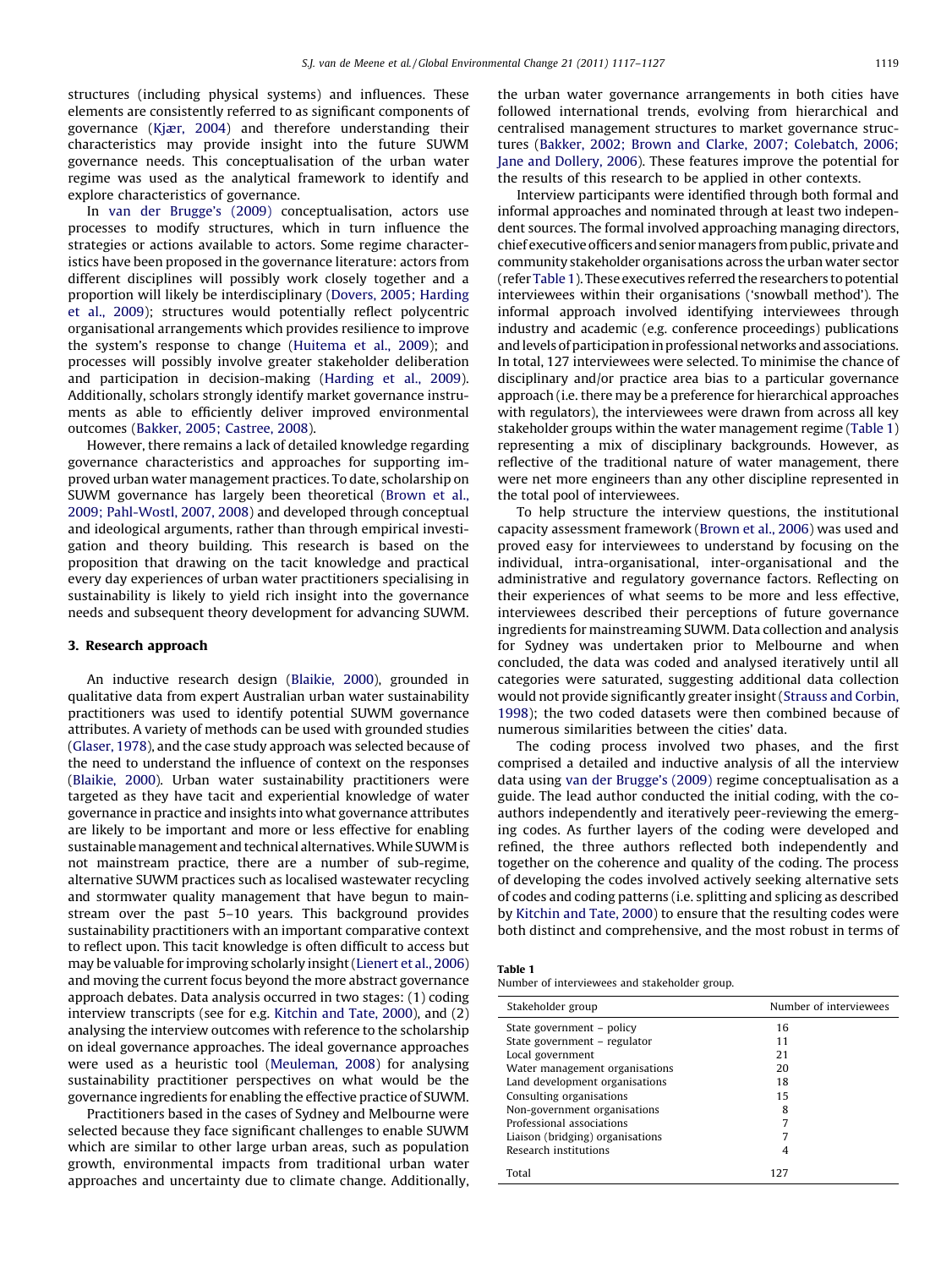## <span id="page-3-0"></span>Table 2

Integrated regime and governance analytical framework.

| Regime element | Governance approach                                                                                                  |                                                                                                                                           |                                                                                                                        |
|----------------|----------------------------------------------------------------------------------------------------------------------|-------------------------------------------------------------------------------------------------------------------------------------------|------------------------------------------------------------------------------------------------------------------------|
|                | Hierarchical                                                                                                         | Market                                                                                                                                    | Network                                                                                                                |
| Actors         | Little autonomy, follow predefined orders                                                                            | Exercise self choice                                                                                                                      | Depend on others; trust others,<br>empathetic                                                                          |
|                | Dependent relationships                                                                                              | Independent relationships                                                                                                                 | Interdependent relationships                                                                                           |
|                | Rational                                                                                                             | Rational                                                                                                                                  | Considered as 'partners'                                                                                               |
|                | Considered as 'subjects'                                                                                             | Considered as 'customers' or 'consumers'                                                                                                  | Subordinate actors motivated by<br>belonging to a group                                                                |
|                | Subordinate actors motivated by fear                                                                                 | Subordinate actors motivated by                                                                                                           | Superordinate actors motivated                                                                                         |
|                | of punishment                                                                                                        | material benefit                                                                                                                          | by the esteem of followers                                                                                             |
|                | Superordinate actors motivated by career<br>advancement, bureaucratic stability                                      | Superordinate actors motivated by profit                                                                                                  | Common motivation is to satisfy<br>identity                                                                            |
|                | Common motivation is to minimise risk                                                                                | Common motivation is to maximise<br>advantage                                                                                             |                                                                                                                        |
| Processes      | Clearly defined and applied across locations                                                                         | Emphasis on private sector management<br>practices - efficiency, competition                                                              | Context dependent                                                                                                      |
|                | Decisions based on authoritative, formal<br>adjudication                                                             | Decisions based on consumer preference                                                                                                    | Emphasis on cooperation and<br>negotiation                                                                             |
|                | Accountability exercised through political<br>system                                                                 | Accountability exercised through<br>consumer choice                                                                                       | Decisions based on general consent,<br>unanimous agreement<br>Accountability and transparency<br>difficult to identify |
| Structures     | Strong vertically, formalised, static<br>Low flexibility<br>Establishes clear actor roles and responsibilities       | Provide guidance to actors<br>Establish explicit standards for performance<br>High flexibility<br>Establishes principal with local actors | Strong horizontally, informal<br>Moderate flexibility<br>Context dependent                                             |
| Influences     | Centralised power<br>Power exercised through coercion, administrative<br>and legal expertise, procedural correctness | Centralised power with autonomous actors<br>Resource allocation linked to performance                                                     | Distributed power and resources                                                                                        |
|                | Collective goods are produced and distributed                                                                        | Power exercised through entrepreneurship                                                                                                  | Power exercised through respect<br>and trust                                                                           |
|                |                                                                                                                      | Private goods are produced and distributed                                                                                                | Solidaristic goods are produced<br>and distributed                                                                     |

Source: Adapted from: Elzen and Wieczorek (2005), Hood (1991), Meuleman (2008), Pierre and Peters (2000), Powell (1990), and Streek and Schmitter (1985).

representing the breadth and depth of the interview results. As outlined by [Strauss](#page-10-0) and Corbin (1998: 136) the authors sought 'saturation' points for finalising the codes, where there were no new insights or properties in the interview data remaining. At the conclusion of this phase, a set of regime features for each component of van der [Brugge's](#page-10-0) (2009) regime conceptualisation were developed.

The second phase of the coding process involved assessing the range of qualities or scope of each of the regime features as detailed in the interview transcripts. This assessment was conducted in relation to the attributes advocated in the governance scholarship for each of the three idealised governance approaches as summarised in Table 2. Table 2 identifies the attributes for each governance approach in relation to the regime conceptualisation proposed by van der [Brugge](#page-10-0) (2009) and has been populated through assessing the attributes as presented in the existing scholarship (see Elzen and [Wieczorek,](#page-9-0) 2005; Hood, 1991; Meuleman, 2008; Pierre and Peters, 2000; [Powell,](#page-9-0) 1990; Streek and [Schmitter,](#page-9-0) 1985). As the analysis progressed, a series of presentations of interim findings were made to both fellow academics for critique and reflection, as well to a small series of industry validation seminar events. These seminars involved sharing the findings and eliciting practitioner feedback, including discussing the results and seeking practitioner critique. These discussions were used to refine the coding, the synthesis of the final results and further reflection on potential implications of the practical operation of the resulting governance approach.

The coded governance features and the corresponding number of respondents were tabulated and evaluated against the governance approaches. As the interviewees could emphasise multiple attributes of the ideal governance approaches at any time during the interview, responses therefore could be allocated to one or more governance approaches across the regime elements of Table 2. The number of interviewees who described regime characteristics in each of the three governance approaches was calculated as a percentage (refer [Tables](#page-4-0) 3–6).

An NVivo 8 (QSR International) database comprising the raw data, regime features, governance approach, representative quotes and notes made during analysis provided a chain of evidence connecting the codes with raw data (Yin, [2003\)](#page-10-0). Finally, the governance approach assessment results were contrasted with scholarly SUWM governance projections and the overarching findings considered in relation to relevant environmental and urban water governance literature.

## 4. Results

As a whole, the SUWM governance features identified from expert urban water sustainability practitioners do not precisely match with any of the ideal governance approaches; instead, discussion of the governance approaches varies across the regime. The SUWM governance features are now discussed using the four regime elements of the analytical framework (Table 2): actors, processes, structures and influences. Under each of the four elements, the regime features and characteristics are described and discussed using literature and then summarised in tables. The tables compare how the characteristics of the regime features were described by interviewees with sample quotes to represent the hierarchical, market and network governance approaches.

## 4.1. Actors

Overall, a substantial emphasis on the network governance approach emerged from the analysis across the actor regime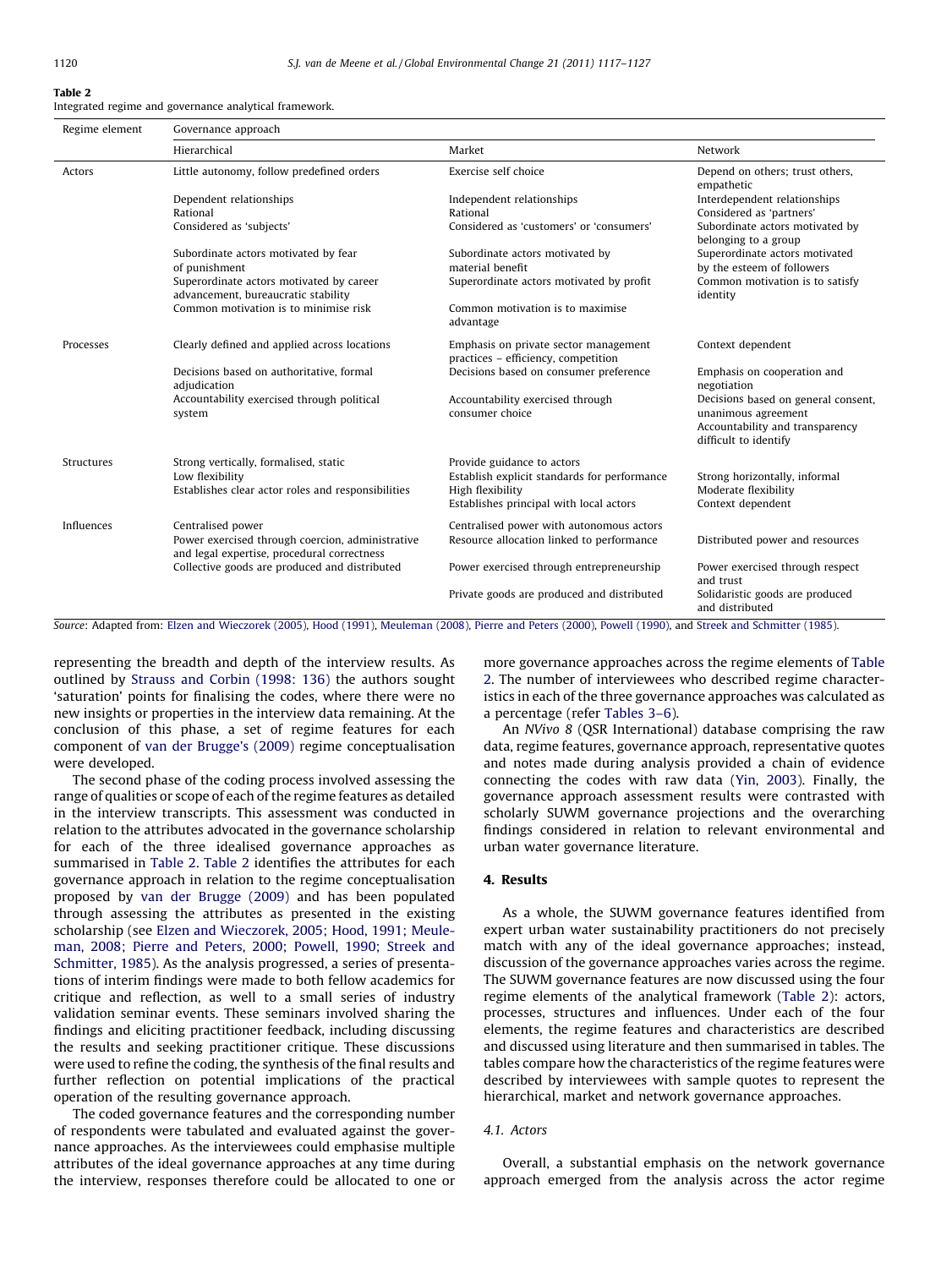#### <span id="page-4-0"></span>Table 3

Actor features and characteristics of <sup>a</sup> sustainable urban water regime and governance approaches.

| Regime feature                    | Overview                                                                                                                            |    | Hierarchical governance                                                                                                                                      |                   | Market governance                                                                                                                                     |                   | Network governance                                                                                                                                                     |
|-----------------------------------|-------------------------------------------------------------------------------------------------------------------------------------|----|--------------------------------------------------------------------------------------------------------------------------------------------------------------|-------------------|-------------------------------------------------------------------------------------------------------------------------------------------------------|-------------------|------------------------------------------------------------------------------------------------------------------------------------------------------------------------|
|                                   |                                                                                                                                     | %ª | Description & key words                                                                                                                                      | $\%$ <sup>a</sup> | Description & key words                                                                                                                               | $\%^{\mathrm{a}}$ | Description & key words                                                                                                                                                |
| Problem frame                     | Holistic approach, understanding<br>links between water cycle<br>elements, broader sustainability<br>considerations & regime actors | 13 | System viewed as separate components<br>which can be controlled, looking to<br>authority for direction.<br>"systems management process",<br>"track progress" | 11                | Economic approaches are used<br>to analyse the system and decide<br>how to deliver services.<br>"efficiency", "ecological economics",<br>"commercial" | 76                | System viewed holistically,<br>including examining impacts<br>beyond the water cycle.<br>"conscious of sustainability",<br>"sense of connection", "system<br>thinkers" |
| Purpose                           | Value sustainability, contributing<br>to society though SUWM                                                                        | 12 | Motivated by a clear objective<br>which is then followed precisely.<br>"sound decision making", "long term vision"                                           | 21                | Efficient delivery of water services<br>to customers.<br>"outcome focused", "commercially<br>aware"                                                   | 67                | Taking responsibility, working<br>together to achieve outcomes.<br>"openness", "work collaboratively",<br>"prepared to take risks"                                     |
| Knowledge & skills                | Diverse knowledge & skills,<br>inter-disciplinary operation                                                                         | 13 | Knowledge & skills to ensure control,<br>e.g. through use of technology.<br>"better abilities to measure change",<br>"security and risk management"          | 16                | Knowledge & skills to provide<br>economic valuation.<br>"costing the environment",<br>"key externalities",<br>"market oriented people"                | 71                | Knowledge & skills to understand<br>links between physical & social<br>systems.<br>"ability to work across disciplines",<br>"diversity"                                |
| Approach towards<br>relationships | Willing to engage with others,<br>open minded, respectful of<br>different perspectives                                              | 14 | Directive and formal approach<br>to relationships.<br>"push it as much as you can",<br>"impartial advice", "formal relationships"                            | 18                | Focus on responding to customers'<br>needs.<br>"customer focused", "authorisation<br>to be flexible"                                                  | 68                | Focus on genuine engagement<br>& connection with others.<br>"involved upfront", "trusting",<br>"respectful"                                                            |

<sup>a</sup> Number of interviewees identifying SUWM attributes which correspond with this governance approach expressed as a percentage.

#### Table 4

Process features and characteristics of <sup>a</sup> sustainable urban water regime and ideal governance approaches.

| Regime feature                   | Overview                                                                                                         |        | Hierarchical governance                                                                                                                                                      |    | Market governance                                                                                                                                           |    | Network governance                                                                                                                              |
|----------------------------------|------------------------------------------------------------------------------------------------------------------|--------|------------------------------------------------------------------------------------------------------------------------------------------------------------------------------|----|-------------------------------------------------------------------------------------------------------------------------------------------------------------|----|-------------------------------------------------------------------------------------------------------------------------------------------------|
|                                  |                                                                                                                  | $\%^a$ | Description & key words                                                                                                                                                      | %  | Description & key words                                                                                                                                     | %  | Description & key words                                                                                                                         |
| Accountability<br>& transparency | Clear accountability mechanisms<br>& information<br>provision facilitate stakeholder<br>scrutiny & participation | 48     | Formal processes to ensure<br>accountability & transparency.<br>"see decision making processes<br>occur in front of you",<br>"independent scrutiny"                          | 21 | Transparency & accountability ensured by<br>consumer choice & informed consumers.<br>"customer protection", "competitive neutrality"                        | 31 | Accountability & transparency<br>facilitated by communicating openly<br>& debating issues.<br>"start some of the debate", "sharing information" |
| Continual<br>improvement         | Experiential learning, evaluation<br>& ongoing innovation                                                        | 22     | One-way education & learning<br>with formal evaluation.<br>"community education", "evaluation"                                                                               | 22 | Change through market innovation & incentives.<br>"innovation fund", "markets will drive innovation"                                                        | 56 | Learning through experience<br>& questioning current approach.<br>"reflective time", "show and demonstrate"                                     |
| Risk management                  | Addressing risks associated with<br>uncertainty of SUWM solutions                                                | 28     | Risk is controlled, often underwritten<br>by government.<br>"the risks are very high and you<br>cannot accept failure in those areas",<br>"certain amount of responsibility" | 26 | Some risk is shared between private & public<br>organisations where appropriate.<br>"preparedness to take risks", "consider<br>risk management more openly" | 46 | Risk is shared & reduced through<br>information & communication.<br>"sharing risk", "risk communication"                                        |
| Leadership                       | Clear & strong leadership to set<br>the direction &<br>engage others to participate                              | 45     | Strong, formal leaders, directing others.<br>"leadership from the top", "clear consistent<br>message"                                                                        | 16 | Leadership by innovating or doing things first.<br>"leading the way", "assertive"                                                                           | 39 | Leadership through influencing,<br>encouraging & supporting others.<br>"facilitate", "influencing and guiding"                                  |
| Cooperation<br>& collaboration   | Working together to achieve<br>common goals                                                                      | 25     | Formal partnerships & structured<br>cooperation procedures.<br>"partnerships that are more formalised"                                                                       | 13 | Partnerships for specific purposes<br>which involve generating profit.<br>"joint venture", "partner in service delivery"                                    | 62 | Partnerships which consider<br>members' needs, founded on trust.<br>"interactive", "community deliberation"                                     |

<sup>a</sup> Number of interviewees identifying SUWM attributes which correspond with this governance approach expressed as a percentage.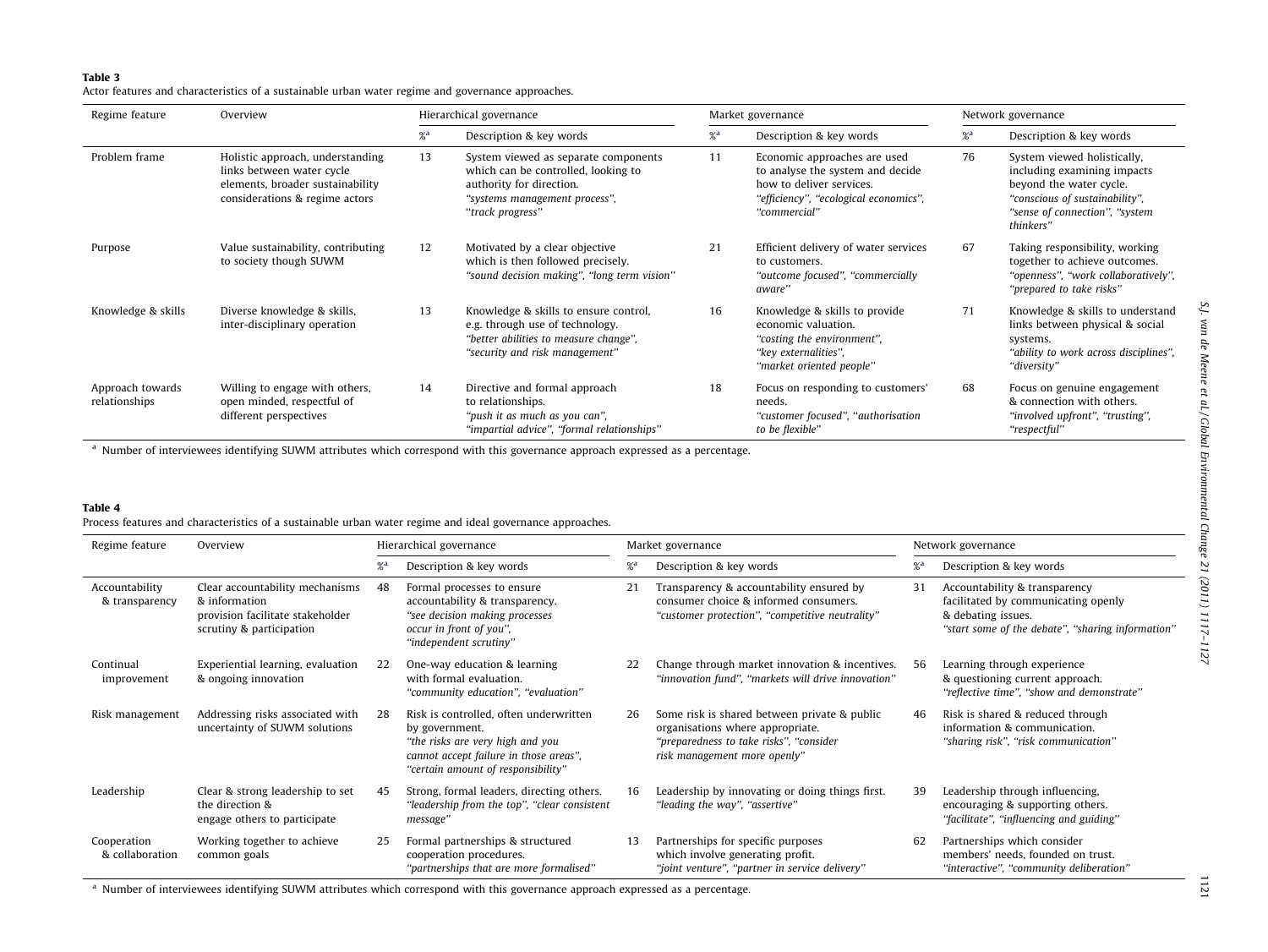<span id="page-5-0"></span>

|                                | Structures features and characteristics of a sustainable urban water regime and governance approaches.                   |    |                                                                                                                                          |    |                                                                                                                                                                                |    |                                                                                                                                               |
|--------------------------------|--------------------------------------------------------------------------------------------------------------------------|----|------------------------------------------------------------------------------------------------------------------------------------------|----|--------------------------------------------------------------------------------------------------------------------------------------------------------------------------------|----|-----------------------------------------------------------------------------------------------------------------------------------------------|
| Regime feature                 | Overview                                                                                                                 |    | Hierarchical governance                                                                                                                  |    | Market governance                                                                                                                                                              |    | Network governance                                                                                                                            |
|                                |                                                                                                                          | ga | Description & key words                                                                                                                  | %  | Description & key words                                                                                                                                                        | ga | Description & key words                                                                                                                       |
| SUWM culture                   | by equity & flexibility principles<br>& other sectors, underpinned<br>with biophysical context<br>Focused on integration | 27 | greater control", "mandated"<br>ocused on control, directed<br>rom the top.                                                              | 16 | "consumer paying", "economies of scale"<br>incorporating externalities into the<br>Focused on economic efficiency &<br>economic evaluation framework.                          | 57 | Focused on unique solutions integrated<br>'not one solution that fits everybody",<br>with other sectors & contexts.<br>"fully integrated"     |
| Infrastructure                 | enabling fit for purpose use,<br>Infrastructure is integrated,<br>valuing ecosystem health                               |    | arge scale, centralised infrastructure.<br>dam infrastructure", "desalination",<br>"water grid"                                          | 17 | Infrastructure evaluated on economic<br>"economic order of merit", "economical<br>efficiency, enables water trading.<br>on a dollars per kilolitre basis"                      | 76 | "site specific", "cascading water cycles"<br>Decentralised infrastructure tailored<br>for site requirements, enabling fit<br>for purpose use. |
| Policy instruments             | Use a variety of policy instruments                                                                                      | 45 | legulation, legislation and minimum<br>legislation is needed", "minimum<br>tandards are used.<br>standards"                              | 39 | "pricing", "rebates", "third party access"<br>Full cost pricing policies & incentives<br>are used                                                                              | 16 | Learning & capacity building are used.<br>"building the capacity of everyone",<br>"demonstration project"                                     |
| arrangements<br>Administrative | & facilitate effective actor interaction<br>Roles & responsibilities are clear                                           | ╤  | cesponsibilities are clear & centralised;<br>rimarily public sector management.<br>clear responsibilities", "take over the<br>whole lot" | 51 | Responsibilities are focused on service<br>provision & independent regulation;<br>"more private sector involvement",<br>private sector involvement.<br>"independent regulator" | 28 | Responsibilities facilitate cooperation<br>"working closer together", "local level"<br>at the local level; some community<br>management.      |
|                                |                                                                                                                          |    | a Number of interviewees identifying SUWM attributes which correspond with this governance approach expressed as a percentage.           |    |                                                                                                                                                                                |    |                                                                                                                                               |

features [\(Table](#page-4-0) 3). Interview responses coalesced around four key features that were seen as critical to activating the practice of SUWM. These inter-related features, discussed below, included actors: having the ability for a holistic problem frame; holding personal sustainability values; participating in a diverse knowledge and skill set environment; and having an open and willing disposition for engaging with others.

SUWM regime actors [\(Table](#page-4-0) 3) are likely to have a holistic problem frame which involves understanding links among biophysical and infrastructural system components, connections among technical and social strategies, and the potential implications of SUWM solutions for other sectors. This actor feature reflects the debate surrounding environmental management which calls for integrated rather than reductionist approaches ([Functowicz](#page-9-0) and Ravetz, 1993), where the traditional regime of separate management of water supply, sewerage and drainage services, gives little consideration to potential impacts on other sectors [\(Pahl-Wostl,](#page-9-0) 2007).

Participants also proposed that both individuals and organisations would view SUWM as a core societal objective. Contributing to society through SUWM would motivate urban water professionals and encourage them to overcome challenges faced when implementing SUWM practices. Organisational commitment to SUWM, facilitated by organisational leaders, would be demonstrated through public statements of commitment, setting objectives, policies, programs or actions.

Interviewees emphasised actors would likely have diverse knowledge and skills and a positive approach to relationships, both within and between organisations. This perspective highlights the need for actors to understand and appreciate the interconnected physical and socio-institutional elements of a SUWM system. Interviewees underscored the need for technical knowledge and skills, similar to the traditional regime, and also mentioned a range of professional roles including ecologists, landscape architects, planners, economists, community engagement professionals, and policy makers. Importantly, interviewees also highlighted the need for their knowledge to be integrated across disciplinary boundaries, which has also been identified as important in environmental management more broadly (Dovers, 2005; [Harding](#page-9-0) et al., 2009). Considered together, these four attributes ([Table](#page-4-0) 3) show that actors within a SUWM regime are likely to perceive themselves within multiple, varied and mutually dependent relationships.

#### 4.2. Processes

Overall, there was no dominant or overarching governance approach which was discussed or advocated across the five process features which emerged from the interviews, as discussed below and summarised in [Table](#page-4-0) 4. The process features considered by interviewees as critical for effective SUWM included: working in a cooperative and collaborative manner; continually seeking to experiment and learn; supporting clear accountability mechanisms and providing information to stakeholders to facilitate transparency; proactively managing risks associated with SUWM technologies and approaches; and providing clear leadership to engage stakeholders across the urban water management system.

Interviewees considered accountability and transparency, which are principles of 'good governance' (Kjær, 2004; [Rhodes,](#page-9-0) [1997](#page-9-0)), important for informing stakeholders and enabling them to effectively contribute to SUWM. While critical for all three ideal governance approaches, accountability and transparency are often associated with representative democracy and hierarchical governance (Pierre and [Peters,](#page-9-0) 2000), and therefore they may be more easily observed or explicit within the traditional water management approach, and may pose a challenge for alternative forms of governance proposed for SUWM.

Table 5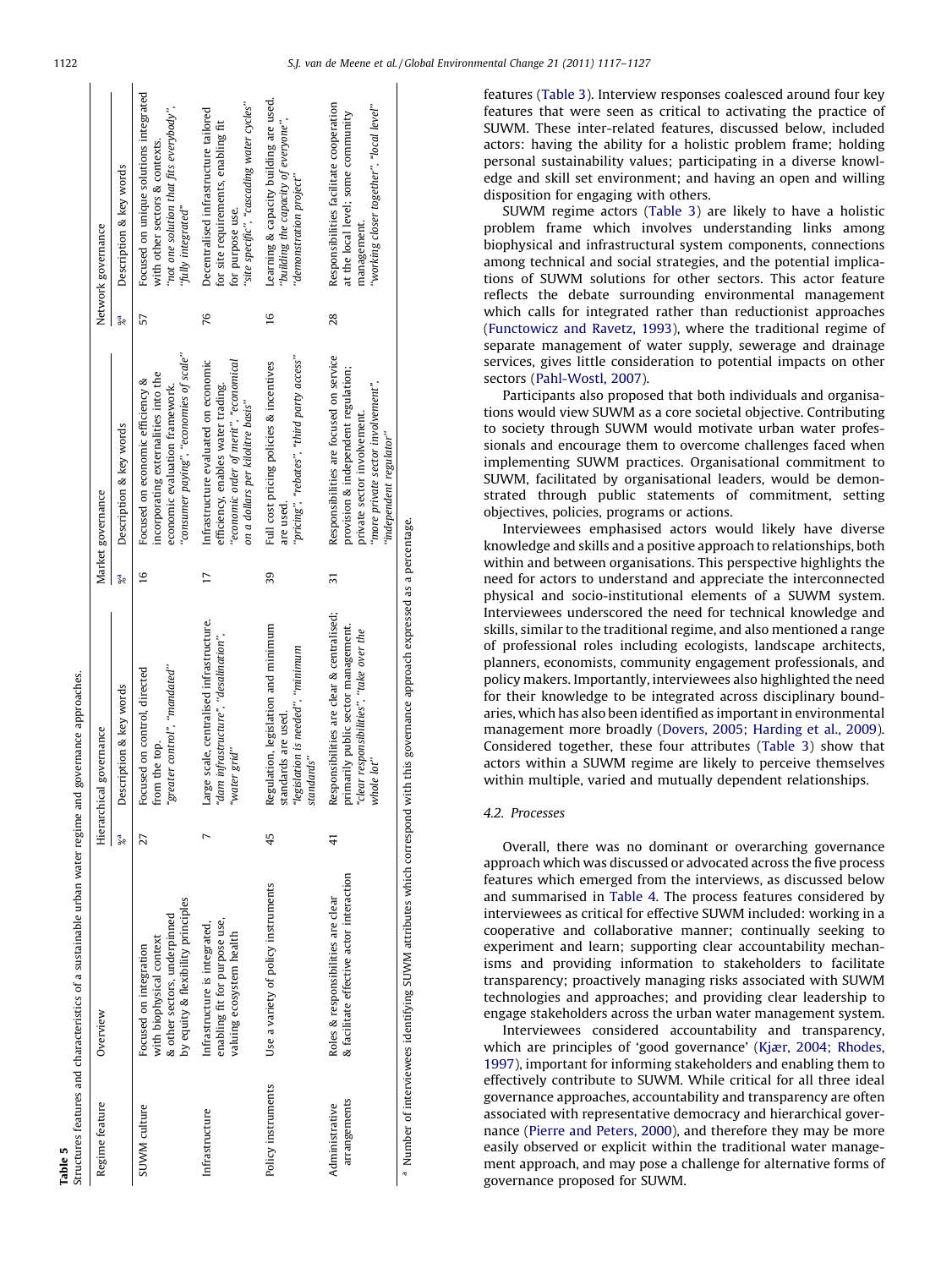Influences features and characteristics of a sustainable urban water regime and governance approaches. Influences features and characteristics of a sustainable urban water regime and governance approaches. Table 6

<span id="page-6-0"></span>

| Regime feature | Overview                                                                                             |    | Hierarchical governance                                                                                                                      |    | Market governance                                                                                                                                                                       |   | Network governance                                                                                                                                                                                                                         |  |
|----------------|------------------------------------------------------------------------------------------------------|----|----------------------------------------------------------------------------------------------------------------------------------------------|----|-----------------------------------------------------------------------------------------------------------------------------------------------------------------------------------------|---|--------------------------------------------------------------------------------------------------------------------------------------------------------------------------------------------------------------------------------------------|--|
|                |                                                                                                      |    | Description & key words                                                                                                                      |    | Description & key words                                                                                                                                                                 |   | Description & key words                                                                                                                                                                                                                    |  |
| Authority      | Power should be shared & strategic<br>considerations be at the forefront<br>of the political process |    | & enforced through top-down mechanisms.<br>"determined from the top", "government<br>Power centralised with government<br>has got to decide" |    | Power decentralised with consumers<br>but centralised regulation with clear<br>"structural separation", "consumers"<br>separation between government<br>& implementation.<br>to choose" |   | integrated by norms, individual<br>empowering some of the staff'.<br>Power decentralised & actors<br>responsibility is emphasised.<br>"because they should"                                                                                |  |
| Resources      | A variety of resources are allocated<br>using a range of mechanisms                                  | 46 | Funding secured through formal & stable<br>nechanisms, human resources brought<br>'in house", "security of funding"<br>into organisation.    | 24 | "create the right incentives", "outsourcing"<br>human resources through consultants.<br>Funding secured through incentives,                                                             | ສ | (e.g. fit with organisational culture);<br>within the organisation & informal<br>autonomous financial resources.<br>human resources are important<br>about getting the right people",<br>Human resources developed<br>"encouraging people" |  |

some significant differences compared to the traditional urban water management regime, which relies on standard solutions to different locations (Harremoës, 2002; [Pahl-Wostl,](#page-9-0) 2007). However, it has been shown that SUWM solutions will need to consider each location's unique context [\(Mitchell,](#page-9-0) 2006; Mostert, 2006). Interviewees associated SUWM solutions with continually innovating new or adapting existing solutions, which brought high uncertainty and high risk. Risk management strategies included sharing risk among stakeholders and undertaking trials to learn and improve confidence. These interviewee considerations correspond with those of [Blackmore](#page-9-0) and Plant (2008) who support dynamic risk management and reducing risk through learning. In a SUWM regime, cooperative and collaborative relationships, between or within organisations, will likely be facilitated by actors positively engaging with others (refer Section [4.1](#page-3-0)). Interviewees typically used the terms cooperation and collaboration interchangeably, although collaboration was often considered a closer and longer-term relationship than cooperation. This reflects similar concepts in integrated environmental management (see for e.g. [Briassoulis,](#page-9-0) 2004; Cortner and Moote, 1994; Margerum and [Born,](#page-9-0) 1995). Key characteristics of successful actor relationships were generating shared understanding and objectives, and initiating relationships early to develop trust.

The characteristics of the continual improvement and risk management regime features discussed by interviewees reflect

Leadership is considered a key factor in emerging ([Heikkila](#page-9-0) and [Gerlak,](#page-9-0) 2005) and successful collaborative and cooperative natural resource management relationships (Leach and [Pelkey,](#page-9-0) 2001). Interviewees identified leadership at the organisational, interorganisational and political levels as important for setting the direction and vision of SUWM and encouraging stakeholders to support the vision. Organisations nominated as water sector leaders by participants often used facilitative leadership strategies, including information provision, influencing through a client– consultant relationship or leading by example. These strategies contrast with the traditional urban water regime, where power and therefore leadership is formalised and centralised [\(Pahl-Wostl,](#page-9-0) [2007\)](#page-9-0). This discussion about both directive and facilitative leadership within one regime feature highlights the likely complexity of sustainable urban water governance.

## 4.3. Structures

a Number of interviewees identifying SUWM attributes which correspond with this governance approach expressed as a percentage Number of interviewees identifying SUWM attributes which correspond with this governance approach expressed as a percentage.

Similar to the processes regime features, the structures regime features emerging from the interviews ([Table](#page-4-0) 4) were discussed in relation to all three ideal governance approaches. Four features were identified from the interviews as critical for effective SUWM: an industry-wide culture which emphasises flexibility and integration of water with the biophysical context and other related sectors (e.g. land use planning); water infrastructure which is integrated across the water cycle and supports ecosystem health; use of a variety of policy instruments; and administrative arrangements which are clear and foster stakeholder interaction.

Interviewees described a sustainable urban water sector with a culture that is focused on integrating knowledge, and with a policy environment responsive to challenges; these cultural characteristics are similar to the actor features of a holistic problem frame and interdisciplinary knowledge [\(Table](#page-3-0) 2). Focusing on integration also reflects integrated environmental management literature ([Briassoulis,](#page-9-0) 2004; Cortner and Moote, 1994; Margerum and Born, [1995\)](#page-9-0), while flexibility or resilience corresponds with adaptive governance principles ([Olsson](#page-9-0) et al., 2006).

Integration and flexibility are also evident in SUWM infrastructure, reflecting the co-evolution of the management regime and technical system (Elzen and [Wieczorek,](#page-9-0) 2005). Interviewees described integrated infrastructure as providing fit-for-purpose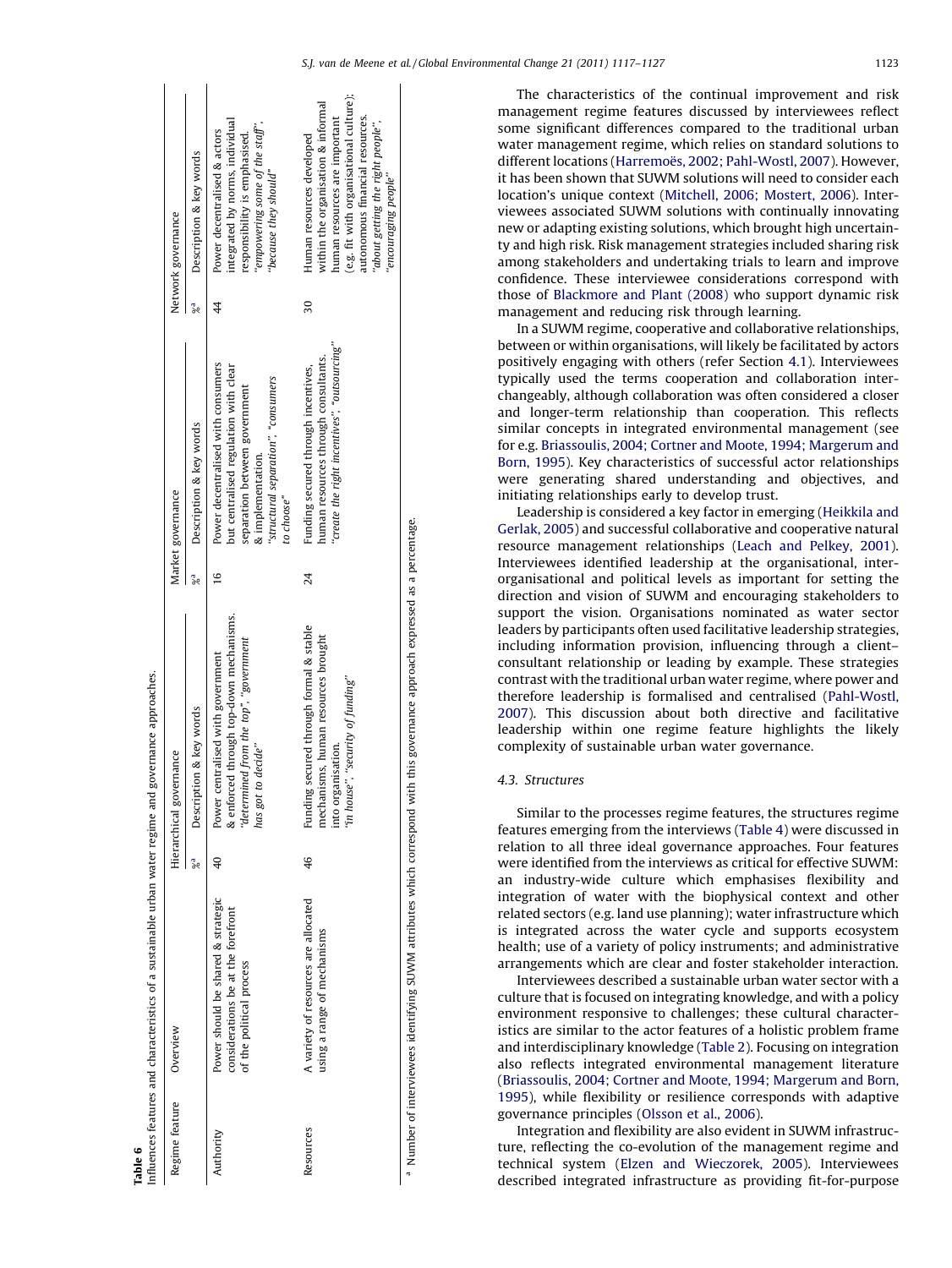<span id="page-7-0"></span>water and adapting to local constraints and opportunities, which reflects total water cycle management and integrated water management literature (e.g. Chocat et al., 2007; Harremoës, 2002; [Mitchell,](#page-9-0) 2006). However, these attributes differ from traditional urban water infrastructure which is founded on stationary design principles [\(Milly](#page-9-0) et al., 2008) and focuses on control and prediction ([Pahl-Wostl,](#page-9-0) 2007).

Interviewees identified the need to use a range of policy instruments and associated different policy instruments with different stakeholders and outcomes, for example, interview participants related regulation to ensuring low performing actors achieved minimum water management standards, while incentives (i.e. financial) were considered to encourage innovation and more rapid implementation of SUWM practices. Using different policy instruments for different contexts is similar to [Schneider](#page-9-0) and [Ingram](#page-9-0) (1990) who support targeting stakeholder groups with appropriate policy instruments to achieve desired results.

Similar to the policy instruments, interviewees identified a variety of roles, responsibilities and administrative arrangements, ranging from centralised through to decentralised, and public through to private arrangements. Although participants agreed that pursuing SUWM was important, the diverse interviewee opinions about roles and responsibilities and policy tools demonstrate SUWM implementation remains contested and will likely require further discussion and debate. This is typical of the broader sustainability policy implementation debate ([Jordan,](#page-9-0) 2008; [Meadowcroft,](#page-9-0) 2007).

## 4.4. Influences

Similar to the processes and structures regime components, a mix of governance approaches were discussed in relation to the influences features [\(Table](#page-6-0) 6). Two regime features emerged from the interviews: the constitution of power across the regime and how resources are allocated.

Participants identified the authority of individuals (e.g. politicians) and organisations (e.g. regulators, government departments) as important because the distribution of authority affects each actor's ability to take control or have control exerted over them. A range of perspectives was expressed by interviewees including, on the one hand centralisation of power with government, and on the other decentralisation enabling actors greater scope to influence SUWM. Interviewees discussed both centralised and decentralised authority, which again highlights the complexity of sustainable urban water governance similar to the directive and facilitative leadership styles in the processes regime element (Section [4.2](#page-5-0)).

Interviewees identified a number of different resource types and allocation mechanisms. In particular, securing adequate financial and technical resources was perceived as critical to enabling SUWM, and policy instruments such as government grants, incentives or subsidies, could be used to allocate resources. Strategies for accessing human resources, which were also identified as important, included ensuring the organisation has adequate staff employed, using consultancies or undertaking training or capacity building. Financial, technical and human resources are also often considered important in facilitating effective natural resource management (cf. Ivey et al., [2006;](#page-9-0) Lurie and [Hibbard,](#page-9-0) 2008).

## 5. Discussion

#### 5.1. Governance approach

Overall, the research revealed that this governance assessment of the SUWM regime attributes as considered by practitioners ([Tables](#page-4-0) 3–6) comprises a hybrid governance approach for SUWM. These findings correspond with scholars who contend that a hybrid approach is more realistic (e.g. Hill and Hupe, 2002; [Meuleman,](#page-9-0) [2008\)](#page-9-0) and more likely to deliver sustainable environmental outcomes (Lemos and [Agrawal,](#page-9-0) 2006). Based on the empirical findings, the hybrid approach for SUWM would likely comprise primarily network governance in the actors and processes elements ([Tables](#page-4-0) 3 and 4), while hierarchical governance would provide a counterpoint in the structures (administrative arrangements and policy instruments) and influences elements [\(Tables](#page-5-0) 5 [and](#page-5-0) 6). Market governance was predominantly identified in the administrative arrangements and policy instruments of the structures regime element. The findings suggest that the commentary on the ideal governance approaches, including the network and market approaches supported in environmental governance literature (e.g. Bakker, 2002; [Pahl-Wostl,](#page-9-0) 2007), are too unrealistic for practical application. However, the ideal governance approaches are useful as a heuristic, to analyse real-world situations.

While the ideal governance approaches may be expected to operate in tension relative to each other, given their different underpinning principles, practitioners did not perceive this as problematic, but rather explained how the hybrid governance approach would facilitate SUWM. The hierarchical approach would provide certainty across the water sector through the formal administrative framework [\(Table](#page-5-0) 5), political leadership and authority [\(Table](#page-4-0) 4, Section 4.4) and also by ensuring sanctions could be enacted if required. At the same time, the network approach would provide flexibility for implementation, enabling actors to employ less formal strategies such as collaboration, continual learning and innovation ([Table](#page-4-0) 4) and inter-disciplinary interaction [\(Table](#page-4-0) 3) for developing context specific SUWM solutions. The market governance approach was considered to primarily facilitate efficient resource use and achieve SUWM outcomes through incentives and stimulating some industry competition ([Table](#page-5-0) 5).

There are some similarities between the hierarchical governance approach, which characterised traditional urban water management [\(Pahl-Wostl,](#page-9-0) 2007), and the hybrid approach for SUWM, particularly in the structures and influences regime elements ([Tables](#page-5-0) 5 and 6). However, as a whole, the hybrid governance approach differs considerably from the traditional approach, with its emphasis on connections between actors, professional disciplines and biophysical and infrastructure systems, and also continual improvement. These differences are reflective of the network governance approach, and correspond with the SUWM regime attributes in the literature ([Brown](#page-9-0) et al., 2009; [Pahl-Wostl,](#page-9-0) 2007, 2008; van de Meene and Brown, 2009). In comparison with the scholarly SUWM regime attributes, which are largely conceptual, it appears the practitioner-informed hybrid governance approach provides greater clarity for applying network governance approaches in practice. The hybrid approach improves our understanding of how to successfully integrate the three ideal governance approaches and offers potential solutions for resolving tensions among the governance approaches.

However, the hybrid governance approach for SUWM, with the limited emphasis on market governance, contrasts with scholarly support for market governance approaches for managing natural resources, including water (see for e.g. Bakker, 2002, 2005; [Castree,](#page-9-0) [2008\)](#page-9-0). An explanation for this may be found in the research context. This research was conducted in the Australian urban water sector which adopted market governance principles during the 1990s. Market governance principles were expressed through the efficiency agenda and largely corporatised institutional arrangements [\(Cole](#page-9-0)[batch,](#page-9-0) 2006). Adoption of market governance differed across nations ([Bakker,](#page-9-0) 2002) (see Section [2\)](#page-1-0) which would likely expose practi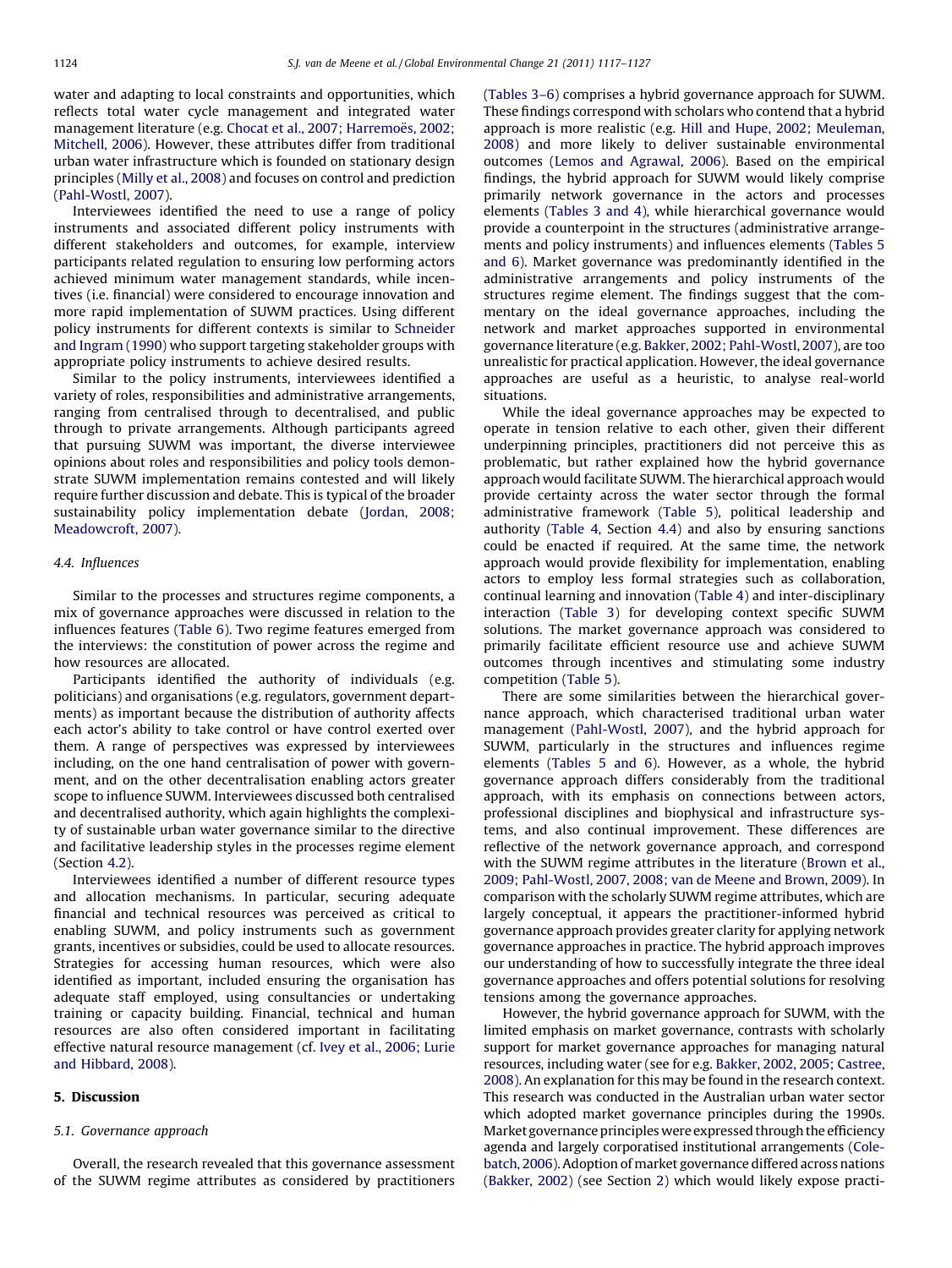tioners to varied regulation of private companies and understanding how private and public organisations interact. This diverse experience may influence practitioners' familiarity with and therefore discussion of market governance approaches. To ascertain if and how the existing marketised context influences practitioners' SUWM regime attributes, similar research in other locations, with varied governance contexts, is required.

#### 5.2. Towards understanding sustainable urban water governance

This exploratory research has provided insight into potential governance for SUWM. However, due to the emergent status of sustainable urban water governance research, these findings have raised some interesting questions, and identified tensions and challenges to be addressed in future research.

First, the debate within the literature surrounding the most appropriate governance approach for sustainable natural resource management for a given context is often divided between network, market or hybrid approaches, with some tensions identified within the hybrid perspective (Lemos and [Agrawal,](#page-9-0) 2006). The research presented in this paper validates the proposition that a hybrid approach is probable for the realisation of SUWM in practice (Bakker, 2002; [Pahl-Wostl,](#page-9-0) 2007). While the hybrid governance approach for SUWM proposed by Australian water practitioners identifies a mix of governance approaches, additional evidence is required to identify which mix is best for particular contexts. Context specific governance solutions is a key factor that [Ostrom](#page-9-0) [\(2010\)](#page-9-0) argues needs to be considered for improved natural resource management. For example, investigating practitioner perspectives from locations which differ from the Australian urban water sector would test the proposed hybrid governance approach, possibly validating this research or providing alternative and/or extended perspectives and insight. Additionally, by undertaking these investigations, contextual factors strongly influencing practitioner perspectives could be identified (as outlined in Section [5.1\)](#page-7-0), and thus extend this research to develop a substantive theory for sustainable urban water governance.

Second, combining the three ideal approaches of governance into a hybrid approach can potentially lead to tensions among the governance approaches which may be detrimental to effective SUWM. While the governance approaches were mixed in this research, the issue of combining governance approaches has raised some key questions on how to improve our understanding of the interaction of governance approaches at different scales. Key questions include: what role do tensions among governance approaches play – do they always need to be resolved or are some tensions beneficial, and if so, how are they beneficial? How can different mixes of the three ideal governance approaches be effectively integrated (or the tension managed) at the regime, project scale or macro scale? And how do hybrid governance approaches change over the short, medium and long term?

Finally, a key challenge facing sustainable urban water governance scholars is how to inform and advance SUWM implementation. Using the insights developed in this paper as a starting point, key questions on integrating sustainable urban water governance research and practice have been identified: how can the projected SUWM regime attributes be developed across the regime? How do stakeholders across the water sector influence the development of these SUWM regime attributes? Lastly, what tools are available to evaluate governance capacity for SUWM?

## 6. Conclusion

The shift from traditional, large, centralised infrastructure to alternative and distributed technologies is widely accepted as essential for enabling more sustainable water management. Despite significant advances in developing technical solutions to address the challenges facing urban water management, such as stormwater treatment technologies, models and assessment tools, the shift from traditional to more sustainable approaches remains slow. Investigations into SUWM implementation have revealed systemic socio-institutional barriers suggesting limited insight into enabling governance approaches. Governance literature typically identifies three ideal governance approaches: hierarchical, market and network. However, there is scholarly debate about applying these ideal approaches to complex challenges such as environmental governance, and scholars suggest hybrid approaches will more likely be observed and realistic in practice. Current scholarship in urban water governance outlines SUWM attributes which implicitly support a network governance approach for facilitating SUWM. However there remains little detailed knowledge regarding governance approaches and solutions for supporting SUWM practices. Therefore, this paper aimed to extend current scholarship by systematically drawing on tacit and experiential knowledge from expert urban water sustainability practitioners to identify likely attributes of a SUWM regime and examine the attributes for insights into sustainable urban water governance.

The SUWM regime attributes generated from practitioners were analysed using a governance framework, and the main governance findings were then compared with urban water and environmental governance literature. The results reveal hybrid governance arrangements, which comprise network and hierarchical approaches and also include market governance instruments. Practitioners suggested the hierarchical approach would potentially provide certainty for the water sector through a clear administrative framework and leadership, while the network approach would facilitate development and implementation of SUWM solutions tailored to each location. In comparison with the current urban water management scholarship, which is supportive of a network governance approach, it appears that the practitioners' hybrid governance approach provides detailed information about SUWM regime attributes and interaction of ideal governance approaches which may facilitate the practical application of network governance approaches. This research suggests that governance scholarship has underutilised tacit knowledge from practitioners, and as a result has not explored the application of the three ideal governance modes, which are often combined in practice, and that this is possibly desirable.

Based on the emergent status of sustainable urban water governance scholarship, this research was primarily exploratory, leading to the identification of future research questions, debates and critical challenges that need to be addressed. It has revealed that future research should aim to understand how different operational governance contexts influence the effective realisation of SUWM in practice. Further, research exploring the interaction among governance approaches at different spatial and temporal scales will help with understanding more or less productive tensions and synergies among these approaches. Finally a critical challenge facing sustainable urban water governance scholars is how to effectively inform SUWM practice and transform research insights on appropriate, supportive governance approaches into practical guidance to improve SUWM outcomes.

#### Acknowledgements

The authors wish to acknowledge the contribution of the interview participants from across Sydney and Melbourne without whom this research would not have been possible. We thank Dr. Peter Morison for his helpful comments and the three anonymous reviewers for their insightful and constructive comments and suggestions.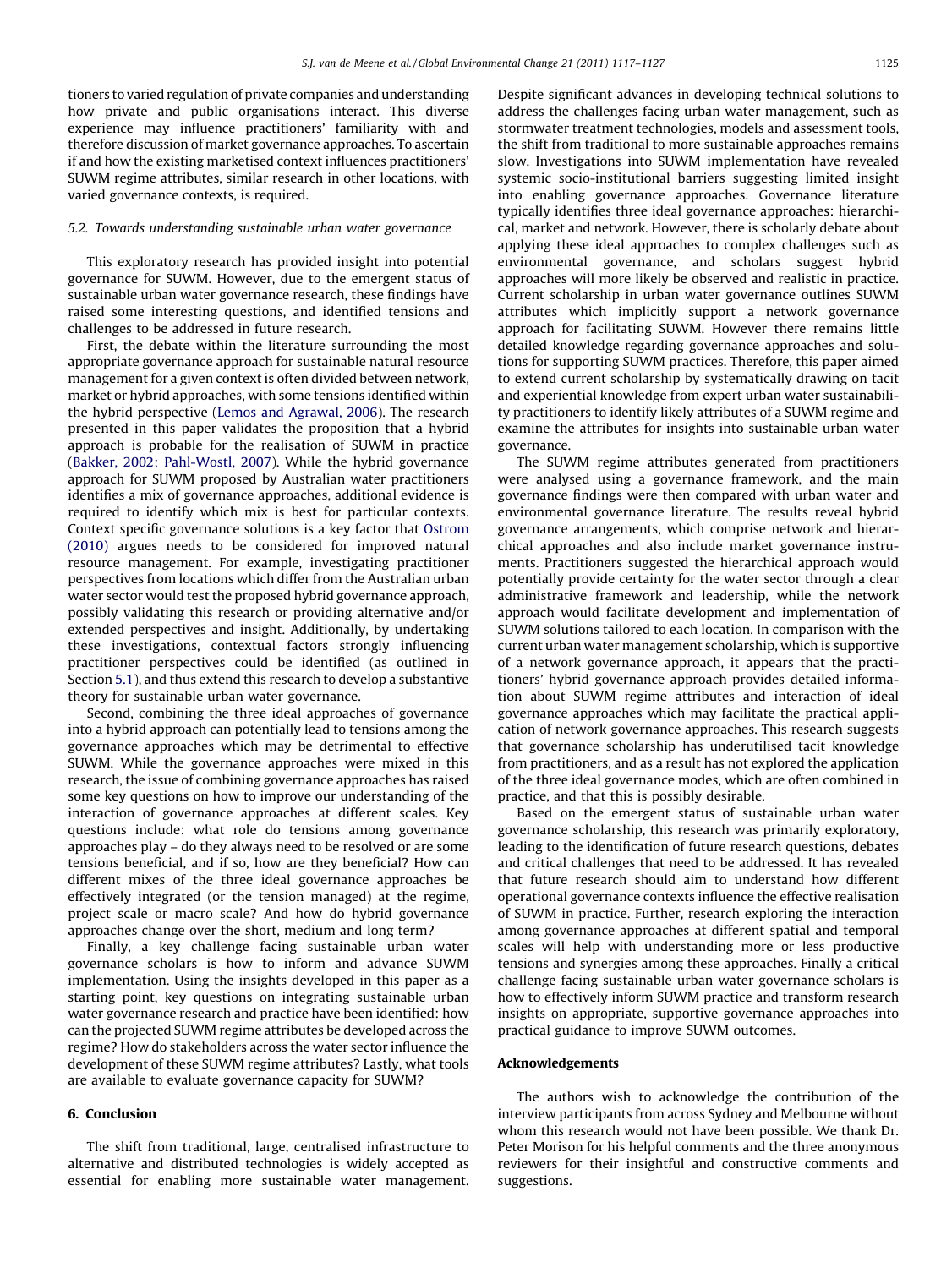<span id="page-9-0"></span>This research formed part of a larger doctoral research project conducted while the corresponding author was at Monash University. The Victorian Government Department of Sustainability and Environment and National Urban Water Governance Program (Monash University) funding partners provided financial support to conduct this research.

## References

- Ashley, R.M., Tait, S.J., Styan, E., Cashman, A., Luck, B., Blanksby, J., Saul, A., Sandlands, L., 2007. Sewer system design moving into the 21st century—a UK perspective. Water Science and Technology 55, 273–281.
- Bakker, K., 2002. From state to market?: water mercantilizacion in Spain. Environment and Planning A 34, 767–790.
- Bakker, K., 2003. Archipelagos and networks: urbanisation and water privatisation in the South. The Geographical Journal 169, 328–341.
- Bakker, K., 2005. Neoliberalizing nature? Market environmentalism in water supply in England and Wales. Annals of the Association of American Geographers 95, 542–565.
- Blackmore, J.M., Plant, R.A.J., 2008. Risk and resilience to enhance sustainability with application to urban water systems. Journal of Water Resources Planning and Management 134, 224–233.
- Blaikie, N., 2000. Designing Social Research: The Logic of Anticipation. Polity Press, Cambridge, UK.
- Briassoulis, H., 2004. The institutional complexity of environmental policy and planning problems: the example of Mediterranean desertification. Journal of Environmental Planning and Management 47, 115–135.
- Brown, R., Clarke, J., 2007. Transition to water sensitive urban design: the story of Melbourne, Australia. In: Report of the Facility for Advancing Water Biofiltration, Monash University, Melbourne, Australia.
- Brown, R.R., 2005. Impediments to integrated urban stormwater management: the need for institutional reform. Environmental Management 36, 455–468.
- Brown, R.R., Farrelly, M.A., 2009. Delivering sustainable urban water management: a review of the hurdles we face. Water Science and Technology 59, 839–846.
- Brown, R.R., Keath, N., Wong, T.H.F., 2009. Urban water management in cities: historical, current and future regimes. Water Science and Technology 59, 847–855.
- Brown, R.R., Keath, N.A., 2008. Drawing on social theory for transitioning to sustainable urban water management: turning the institutional super-tanker. Australian Journal of Water Resources 12, 73–83.
- Brown, R.R., Mouritz, M., Taylor, A., 2006. Institutional capacity. In: Wong, T.H.F. (Ed.), Australian Runoff Quality: A Guide to Water Sensitive Urban Design. Engineers Australia, Barton, Australian Capital Territory, pp. 5-1–5-21.
- Castree, N., 2008. Neoliberalising nature: the logics of deregulation and reregulation. Environment & Planning A 40, 131–152.
- Cech, T.V., 2005. Principles of Water Resources: History, Development, Management, and Policy, 2nd ed. John Wiley & Sons, Hoboken, NJ, USA.
- Chocat, B., Ashley, R., Marsalek, J., Matos, M.R., Rauch, W., Schilling, W., Urbonas, B., 2007. Towards the sustainable management of urban storm-water. Indoor and Built Environment 16, 273–285.
- Chocat, B., Krebs, P., Marsalek, J., Rauch, W., Schilling, W., 2001. Urban drainage redefined: from stormwater removal to integrated management. Water Science and Technology 43, 61–68.
- Colebatch, H.K., 2006. Governing the use of water: the institutional context. Desalination 187, 17–27.
- Cortner, H.J., Moote, M.A., 1994. Trends and issues in land and water resources management: setting the agenda for change. Environmental Management 18, 167–173.
- Dovers, S.R., 2005. Clarifying the imperative of integration research for sustainable environmental management. Journal of Research Practice 1 Article M1.
- Elzen, B., Wieczorek, A., 2005. Transitions towards sustainability through system innovation. Technological Forecasting & Social Change 72, 651–661.
- Farrelly, M.A., Brown, R.R., 2011 Rethinking urban water management: experimentation as a way forward. Global Environmental Change [doi:10.1016/j.gloenv](http://dx.doi.org/10.1016/j.gloenvcha.2011.01.007)[cha.2011.01.007.](http://dx.doi.org/10.1016/j.gloenvcha.2011.01.007)
- Functowicz, S.O., Ravetz, J.R., 1993. Science for the post-normal age. Futures 25, 739–755.
- Glaser, B.G., 1978. Theoretical Sensitivity: Advances in the Methodology of Grounded Theory. Sociology Press, Mill Valley, CA, USA.
- Harding, R., Hendriks, C., Faruqi, M., 2009. Environmental Decision-Making: Exploring Complexity and Context. Federation Press, Leichhardt, New South Wales, Australia.
- Harremoës, P., 2002. Integrated urban drainage, status and perspectives. Water Science and Technology 45, 1–10.
- Hatton MacDonald, D., Dyack, B., 2004. Exploring the Institutional Impediments to Conservation and Water Reuse—National Issues. CSIRO Land and Water, Adelaide, Australia.
- Hayek, F.A., 1988. In: Bartley, III, W.W. (Ed.), The Fatal Conceit: The Errors of Socialism. Routledge, London.
- Heikkila, T., Gerlak, A.K., 2005. The formation of large-scale collaborative resource management institutions: clarifying the roles of stakeholders, science, and institutions. Policy Studies Journal 33, 583–612.
- Hill, M., Hupe, P., 2002. Implementing Public Policy. Sage Publications, London, UK.

Hood, C., 1991. A public management for all seasons? Public Administration 61, 3– 19.

- Huitema, D., Mostert, E., Egas, W., Moellenkamp, S., Pahl-Wostl, C., Yalcin, R., 2009. Adaptive water governance: assessing the institutional prescriptions of adaptive (co-)management from a governance perspective and defining a research agenda. Ecology and Society 14 Article 26.
- IPCC, 2008. In: IPCC (Eds.), Technical Paper on Climate Change and Water. IPCC, New York, USA.
- Ivey, J.L., de Loë, R.C., Kreutzwiser, R.D., 2006. Planning for source water protection in Ontario. Applied Geography 26, 192–209.
- Jane, A., Dollery, B., 2006. Public sector reform in australia: an evaluation of the corporatisation of Sydney Water, 1995 to 2002. Australian Journal of Public Administration 65, 54–67.
- Jordan, A., 2008. The governance of sustainable development: taking stock and looking forwards. Environment and Planning C: Government and Policy 26, 17–33.
- Kitchin, R., Tate, N.J., 2000. Conducting Research in Human Geography: Theory, Methodology and Practice. Prentice Hall, Harlow, UK.
- Kjær, A.M., 2004. Governance. Polity Press, Cambridge, UK.
- Klijn, E.-H., Koppenjan, J.F.M., 2000. Public management and policy networks: foundations of a network approach to governance. Public Management 2, 135–158.
- Kooiman, J., Jentoft, S., 2009. Meta-governance: values, norms and principles, and the making of hard choices. Public Administration 87, 818–836.
- Leach, W.D., Pelkey, N.W., 2001. Making watershed partnerships work: a review of the empirical literature. Journal of Water Resources Planning and Management 127, 378–385.
- Lemos, M.C., Agrawal, A., 2006. Environmental governance. Annual Review of Environmental Resources 31, 297–325.
- Lienert, J., Monstadt, J., Truffer, B., 2006. Future scenarios for a sustainable water sector: a case study from Switzerland. Environmental Science and Technology 40, 436–442.
- Lurie, S., Hibbard, M., 2008. Community-based natural resource management: ideals and realities for Oregon watershed councils. Society and Natural Resources 21, 430–440.
- Margerum, R.D., Born, S.M., 1995. Integrated environmental management: moving from theory to practice. Journal of Environmental Planning and Management 38, 371–391.
- Meadowcroft, J., 2007. Who is in charge here? Governance for sustainable development in a complex world. Journal of Environmental Policy and Planning 9, 299–314.
- Meuleman, L., 2008. Public Management and the Metagovernance of Hierarchies, Networks, and Markets: The Feasibility of Designing and Managing Governance Style Combinations. Physica-Verlag, Heidelberg, Germany.
- Milly, P.C.D., Betancourt, J., Falkenmark, M., Hirsch, R.M., Kundzewicz, Z.W., Lettenmaier, D.P., Stouffer, R.J., 2008. Stationarity is dead: whither water management? Science 319, 573–574.
- Mitchell, V.G., 2006. Applying integrated urban water management concepts: a review of Australian experience. Environmental Management 37, 589–605.
- Mostert, E., 2006. Integrated water resources management in the netherlands: how concepts function. Journal of Contemporary Water Research and Education 135, 19–27.
- Newman, J., 2001. Modernising Governance. Sage Publications, London, UK.
- Niemczynowicz, J., 1999. Urban hydrology and water management—present and future challenges. Urban Water 1, 1–14.
- Olsson, P., Gunderson, L.H., Carpenter, S.R., Ryan, P., Lebel, L., Folke, C., Holling, C.S., 2006. Shooting the rapids: navigating transitions to adaptive governance of social-ecological systems. Ecology and Society 11 Article 18.
- Ostrom, E., 2010. Beyond markets and states: polycentric governance of complex economic systems. American Economic Review 100, 641–672.
- Pahl-Wostl, C., 2007. Transitions towards adaptive management of water facing climate and global change. Water Resources Management 21, 49–62.
- Pahl-Wostl, C., 2008. Requirements of adaptive water management. In: Pahl-Wostl, C., Kabat, P., Möltgen, J. (Eds.), Adaptive and Integrated Water Management: Coping with Complexity and Uncertainty. Springer-Verlag, Berlin, Germany, pp. 1–22.
- Pahl-Wostl, C., 2009. A conceptual framework for analysing adaptive capacity and multi-level learning processes in resource governance regimes. Global Environmental Change 19, 354–365.
- Parker, D.J., Sewell, W.R.D., 1988. Evolving water institutions in England and Wales: an assessment of two decades of experience. Natural Resources Journal 28, 751-788.
- Pierre, J., Peters, B.G., 2000. Governance, Politics and the State. Macmillan, Basingstoke, Hampshire, UK.
- Powell, W.W., 1990. Neither market nor hierarchy: network forms of organization. In: Staw, B.M., Cummings, L.L. (Eds.), Research in Organizational Behavior. JAI Press, Greenwich, CT, pp. 295–336.
- Renzetti, S., Dupont, D., 2004. The performance of municipal water utilities: evidence on the role of ownership. Journal of Toxicology and Environmental Health, Part A 67, 1861–1878.
- Rhodes, R.A.W., 1997. Understanding Governance: Policy Networks, Governance, Reflexitivy and Accountability. Open University Press, Buckingham, UK.
- Saleth, R.M., Dinar, A., 2005. Water institutional reforms: theory and practice. Water Policy 7, 1–19.
- Schneider, A.L., Ingram, H., 1990. Policy design: elements, premises, and strategies. In: Nagel, S.S. (Ed.), Policy Theory and Evaluation: Concepts, Knowledge, Causes and Norms. Greenwood Press, Westport, USA, pp. 77–101.